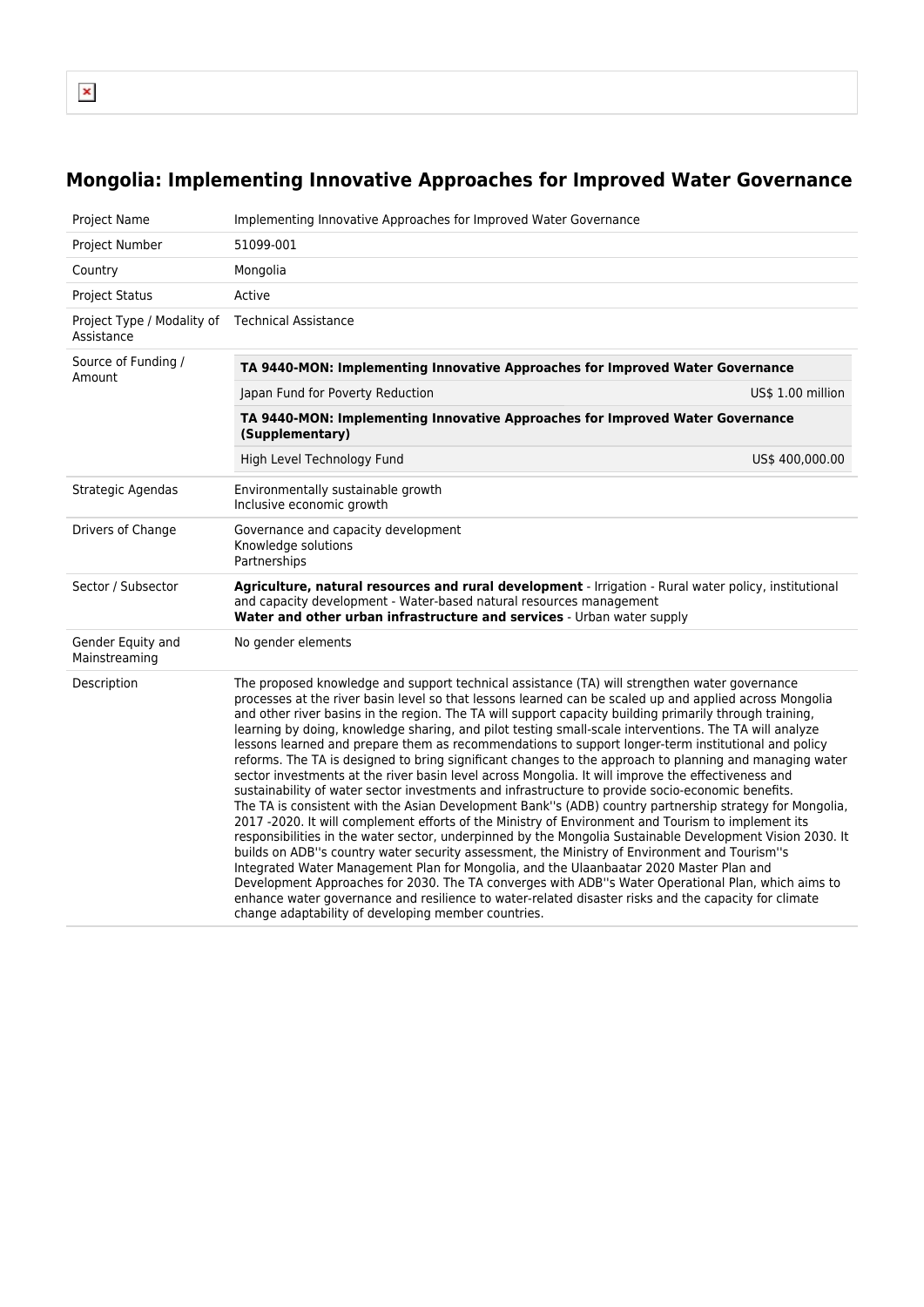Project Rationale and Linkage to Country/Regional **Strategy** 

Long-term sustainable and inclusive growth in Mongolia is heavily reliant on the management of its natural resources, but rapid socio-economic developments in the country put severe pressure on these resources. Hence, effective investments in the water sector are needed to support economic growth, health and well-being, livelihoods, environmental sustainability, and disaster resilience. Each of these presents significant challenges in planning and implementation. Moreover, Mongolia is already seeing impacts from climate change in terms of temperature and precipitation patterns, putting further pressure on degraded grasslands and poor livestock practices. Increased evaporation from higher temperatures and greater variability in precipitation may cause a decrease in river water levels, higher seasonal variations, and a decline in groundwater levels because of decreased recharge.

The Government of Mongolia has made significant progress in improving its legal and institutional framework for integrated water resource management (IWRM) and the environmental protection of river basins. In 2010, Mongolia was divided into 29 river basins. By introducing the concepts of river basin organizations (RBOs), which consists of river basin councils (RBCs) and river basin authorities (RBAs), paved the way for decentralization and community involvement in water governance. The Water Law of 2012 serves as an umbrella law for water management and provided an integrated water resources management framework, under which RBAs were established in the country. But given limited resources and lack of capacity, only 21 of the proposed 29 RBOs were established to (i) support the preparation of river basin management (RBM) plans and (ii) implement the plans through multi-sector stakeholder consultation.

Existing government policies emphasize that the mining sector is a key driver of national economic development. Extensive water-intensive mining activities have begun to induce regional economic development restructuring and influence demographics in Mongolia, increasing environmental and water security risks. Mongolia's future development rests heavily on how it manages its water resources, and moving toward energy and food security will require a considerable amount of its scarce water resources. Urbanization and population growth, disaster risk mismanagement, and development projects, may lead to unsustainable water use and conflicts among users. ADB''s country water security assessment for Mongolia highlights that proper policies and planning, adaptation strategies, and mitigation measures for climate change need to be established at the river basin level, especially given the localized water stress situation in Mongolia. Managing Mongolia''s rising energy and food security challenges and demands particularly for river basins with significant mining, hydropower and agriculture activity will make water management even more critical in supporting socio-economic development.

The government needs to overcome several institutional challenges to strengthen IWRM in Mongolia, including: (i) limited intergovernmental and local-level government (aimag and soum) coordination; (ii) insufficient mandate and capacity of the RBOs themselves to effectively address thechallenges and work with central and provincial governments; (iii) lagging development of the parallel RBCs; (iv) lack of stakeholder coordination through RBCs; (v) insufficient data collection, monitoring, and management (dispersed and poorly managed); (vi) lack of resources, such as a competent cadre of technical staff and finances, for effective water management execution; and (vii) inefficient water management tools and little consideration for alternative models for more effective water management.

**Project Outcome**

Impact Water governance to better understand and respond to climate change and water-related disasters in Mongolia improved

| i i vječe vutevilic                                                    |                                                                                                                                                                                                                    |
|------------------------------------------------------------------------|--------------------------------------------------------------------------------------------------------------------------------------------------------------------------------------------------------------------|
| Description of Outcome                                                 | Capacity for water sector planning and management in select river<br>basins strengthened                                                                                                                           |
| Progress Toward Outcome                                                |                                                                                                                                                                                                                    |
| <b>Implementation Progress</b>                                         |                                                                                                                                                                                                                    |
| Description of Project Outputs                                         | River basin policy recommendations introduced<br>Capacity building program for river basin administration<br>strengthened and delivered<br>Actions and approaches for better river basin management<br>implemented |
| Status of Implementation Progress (Outputs, Activities, and<br>Issues) |                                                                                                                                                                                                                    |
| Geographical Location                                                  | Nation-wide                                                                                                                                                                                                        |
|                                                                        |                                                                                                                                                                                                                    |
| <b>Summary of Environmental and Social Aspects</b>                     |                                                                                                                                                                                                                    |
| <b>Environmental Aspects</b>                                           |                                                                                                                                                                                                                    |
| Involuntary Resettlement                                               |                                                                                                                                                                                                                    |
| Indigenous Peoples                                                     |                                                                                                                                                                                                                    |
| <b>Stakeholder Communication, Participation, and Consultation</b>      |                                                                                                                                                                                                                    |
| During Project Design                                                  |                                                                                                                                                                                                                    |
| During Project Implementation                                          |                                                                                                                                                                                                                    |